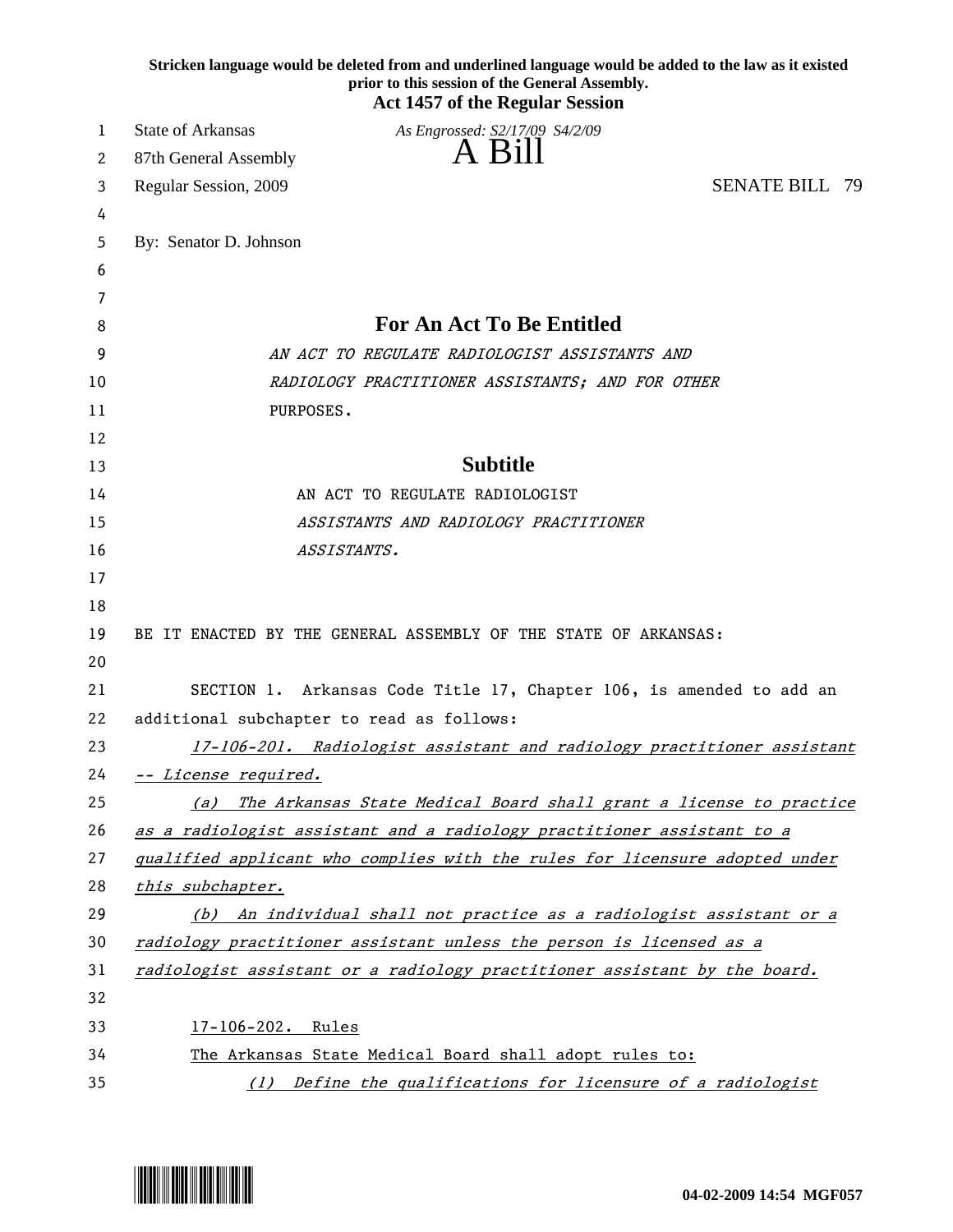| 1  | assistant or a radiology practitioner assistant;                              |  |
|----|-------------------------------------------------------------------------------|--|
| 2  | $(2)(A)$ Define the services that may be performed by a                       |  |
| 3  | radiologist assistant or a radiology practitioner assistant, and the level of |  |
| 4  | supervision required for the performance of a radiologist assistant or a      |  |
| 5  | radiology practitioner assistant.                                             |  |
| 6  | (B) The rules adopted under subdivision (2)(A) of this                        |  |
| 7  | section shall specify that a radiologist assistant or radiology practitioner  |  |
| 8  | assistant shall not interpret images, make diagnoses, or prescribe            |  |
| 9  | medications or therapies;                                                     |  |
| 10 | $(3)(A)$ Define the qualifications of a supervising physician.                |  |
| 11 | (B) The rules adopted under subdivision (3)(A) of this                        |  |
| 12 | section shall specify the manner and scope of supervision that a licensed     |  |
| 13 | physician must employ when supervising a radiologist assistant or a radiology |  |
| 14 | practitioner;                                                                 |  |
| 15 | (C)(i) Only a physician licensed to practice medicine in                      |  |
| 16 | the State of Arkansas under § 17-95-401, et seq. who resides in Arkansas or   |  |
| 17 | in an immediately contiguous county of an adjacent state and who is a         |  |
| 18 | diagnostic radiologist certified by or eligible for certification by the      |  |
| 19 | American Board of Radiology or an equivalent board approved by the Arkansas   |  |
| 20 | State Medical Board may utilize the services of a radiologist assistant or a  |  |
| 21 | radiology practitioner assistant.                                             |  |
| 22 | (ii) However, a physician may utilize the services                            |  |
| 23 | of a radiologist assistant or a radiology practitioner assistant under        |  |
| 24 | subdivision $(3)(C)(i)$ of this section only if the physician supervises the  |  |
| 25 | radiologist assistant or radiology practitioner assistant;                    |  |
| 26 | Establish requirements for annual renewal of the license of<br>(4)            |  |
| 27 | a radiologist assistant and a radiology practitioner assistant;               |  |
| 28 | Establish continuing education requirements for renewal of<br>(5)             |  |
| 29 | licensure for a radiologist assistant and a radiology practitioner assistant; |  |
| 30 | and                                                                           |  |
| 31 | Establish a program for probation of a radiologist assistant<br>(6)           |  |
| 32 | and a radiology practitioner assistant.                                       |  |
| 33 |                                                                               |  |
| 34 | $17 - 106 - 203$ . Fee.                                                       |  |
| 35 | The Arkansas State Medical Board shall charge a licensure application         |  |
| 36 | fee not to exceed the administrative and disciplinary costs incurred by the   |  |